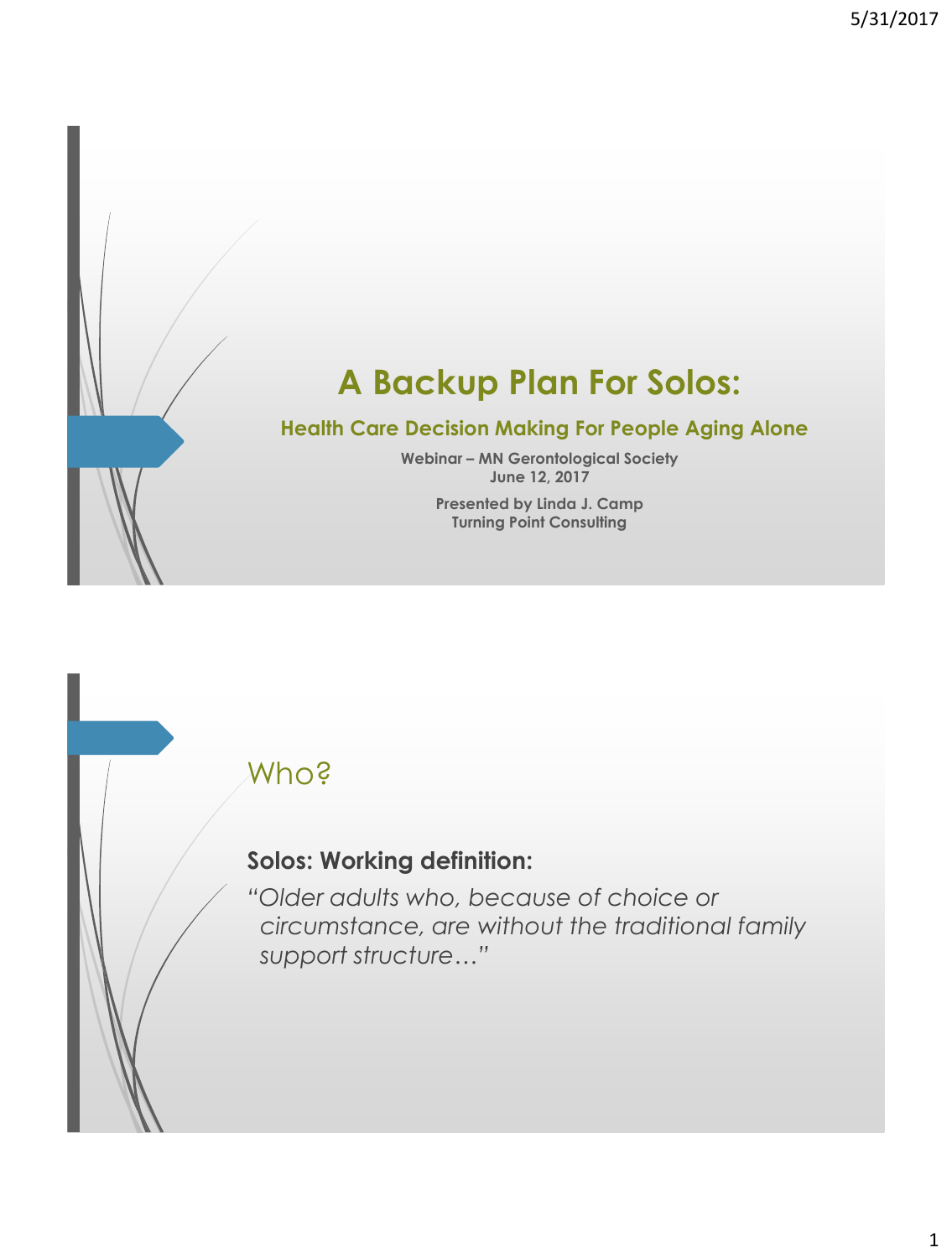# **Project Origins**

- $\blacksquare$  This initiative grew out of my own need to plan
- 9 months of research
- Initial question: *who will serve as health care surrogates for people without family*?
- Result = White Paper & collaboration with others
- Recent grant funding to support a project ( identify needs, gaps, best practices, potential solutions)

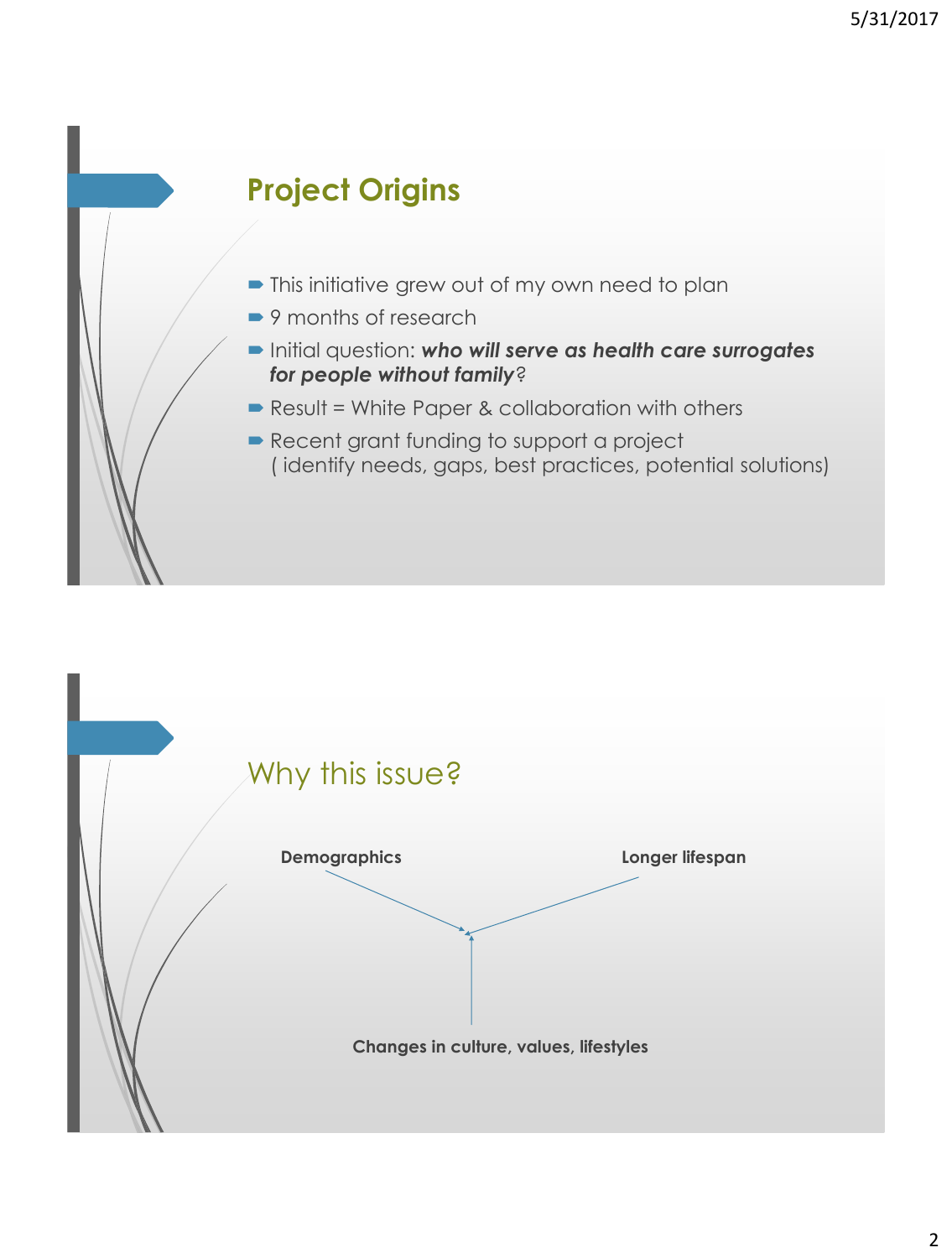#### Those Aging Alone: What to call them?

- **"unbefriended elderly"**
- "elder orphans"
- "solo seniors"
- "vulnerable elderly
- "**solos"**

*["solo-ness" is a result –defined by circumstances and/or choice, and not a fixed set of variables]*

# Solos: How many are there? Difficult to Quantify

**25% of Baby Boomers have no children** 



**30% of men 65+ are widowed, divorced, separated or never married**



**56.5% of women 65+ are widowed, divorced, separated or never married**

**Dr. Maria T. Carney: 22.6% are "at risk"**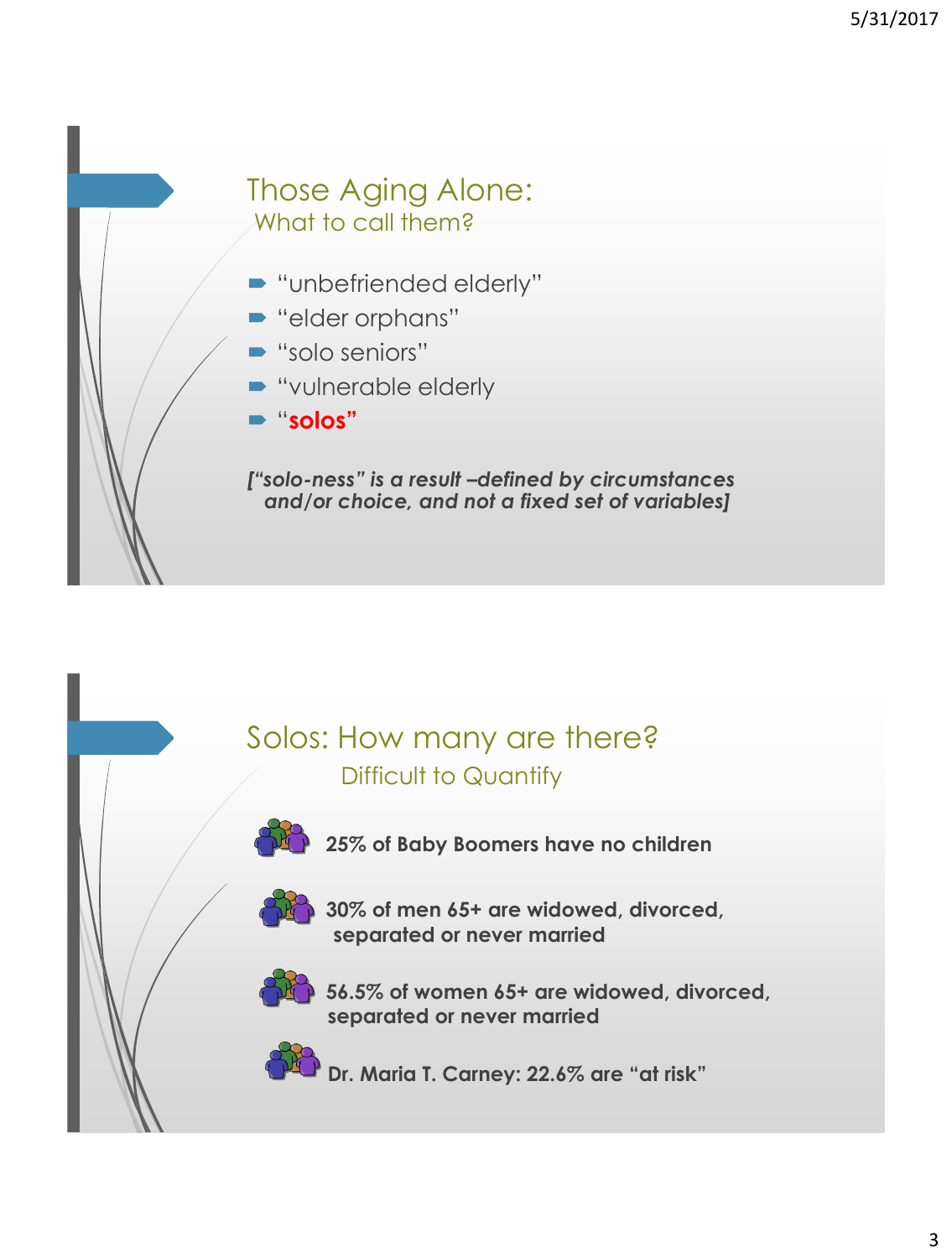



#### 4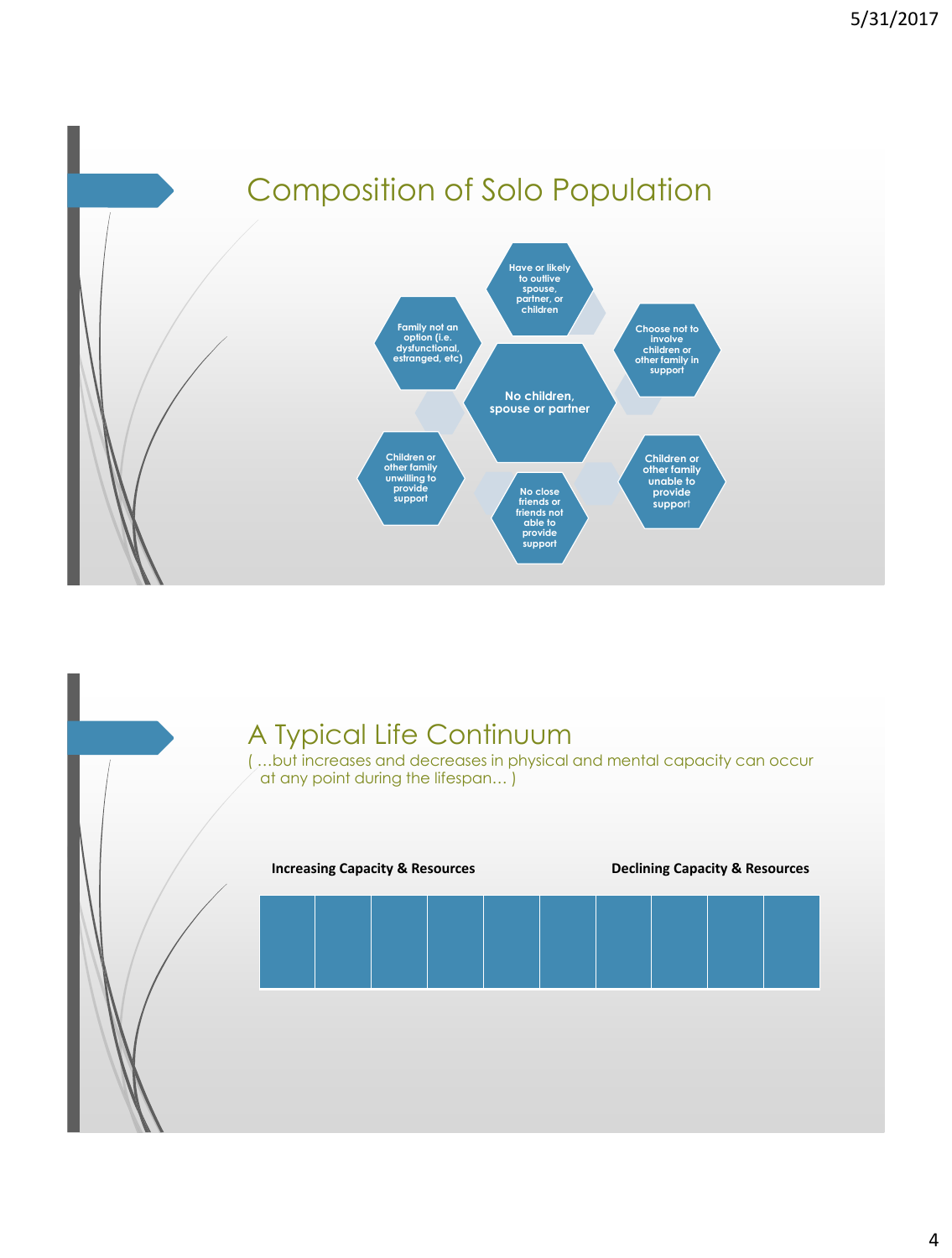# Existing Late Life Planning Models…..

- **Embedded assumptions about availability of family and/or friends** (statutes, organizational policies)
- Solos "with capacity" are mostly invisible
- Emphasis on "end-of-life" [**1990 Patient Self Determination Act, state laws authorizing Advance Care Directives, "Honoring Choices, etc.)**
- **Ignore increased longevity & need for health care decision support**
- For Solos --Planning for the "middle" may be more critical than planning for "the end"

- *" … relatives provide an estimated 85% of unpaid caregiving for older adults……" (AARP, 2015)*
- Caregiving = "direct service" component + "decision" component
- "decision component" has received less attention
- 70% of older adults require assistance with health care decisions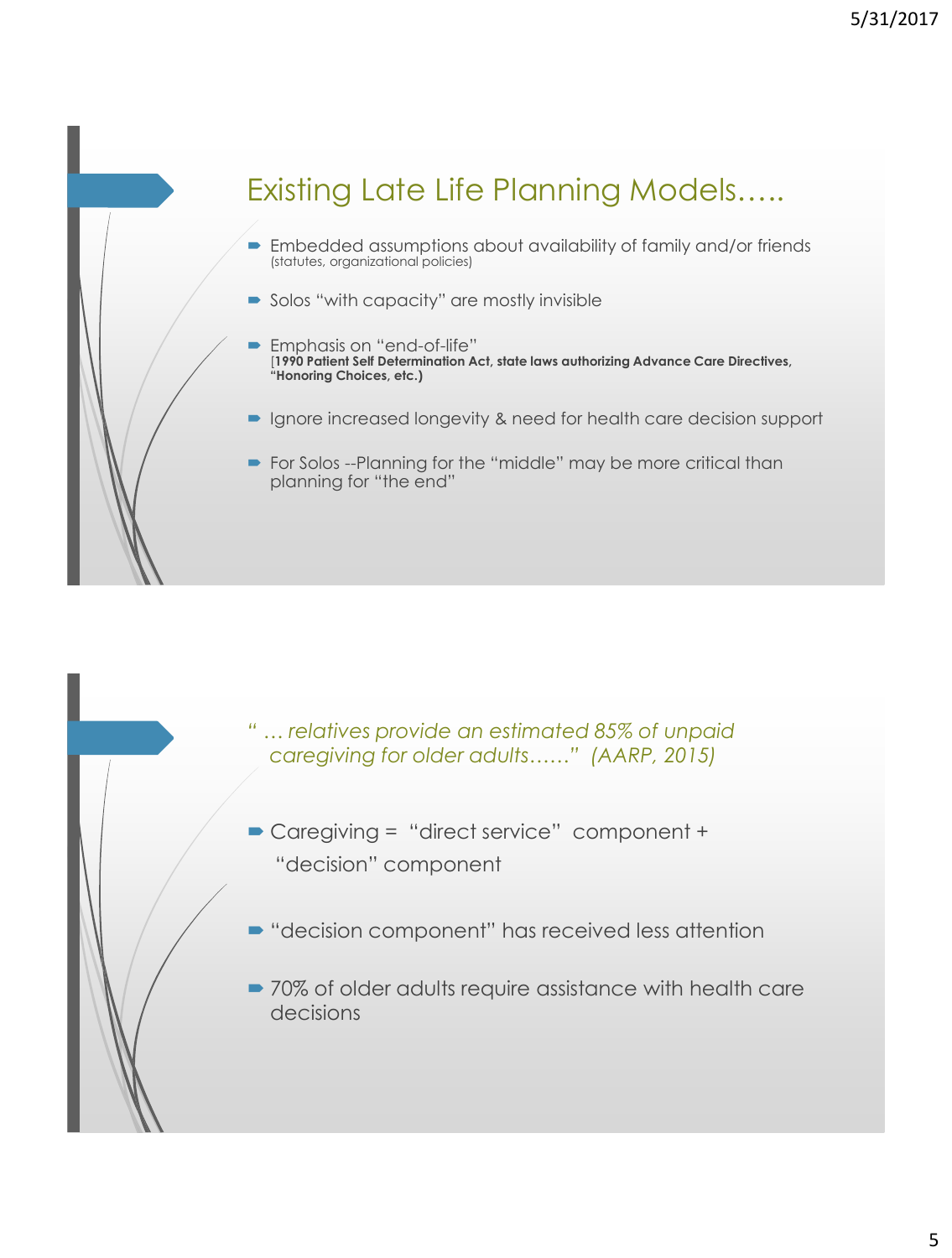# "Decision" component includes many different roles…..

- **Researcher**
- **Evaluator**
- Decision supporter/counselor
- **Decision maker**
- Decision enforcer
- **Advocate**

# Pathways

How to find a health care proxy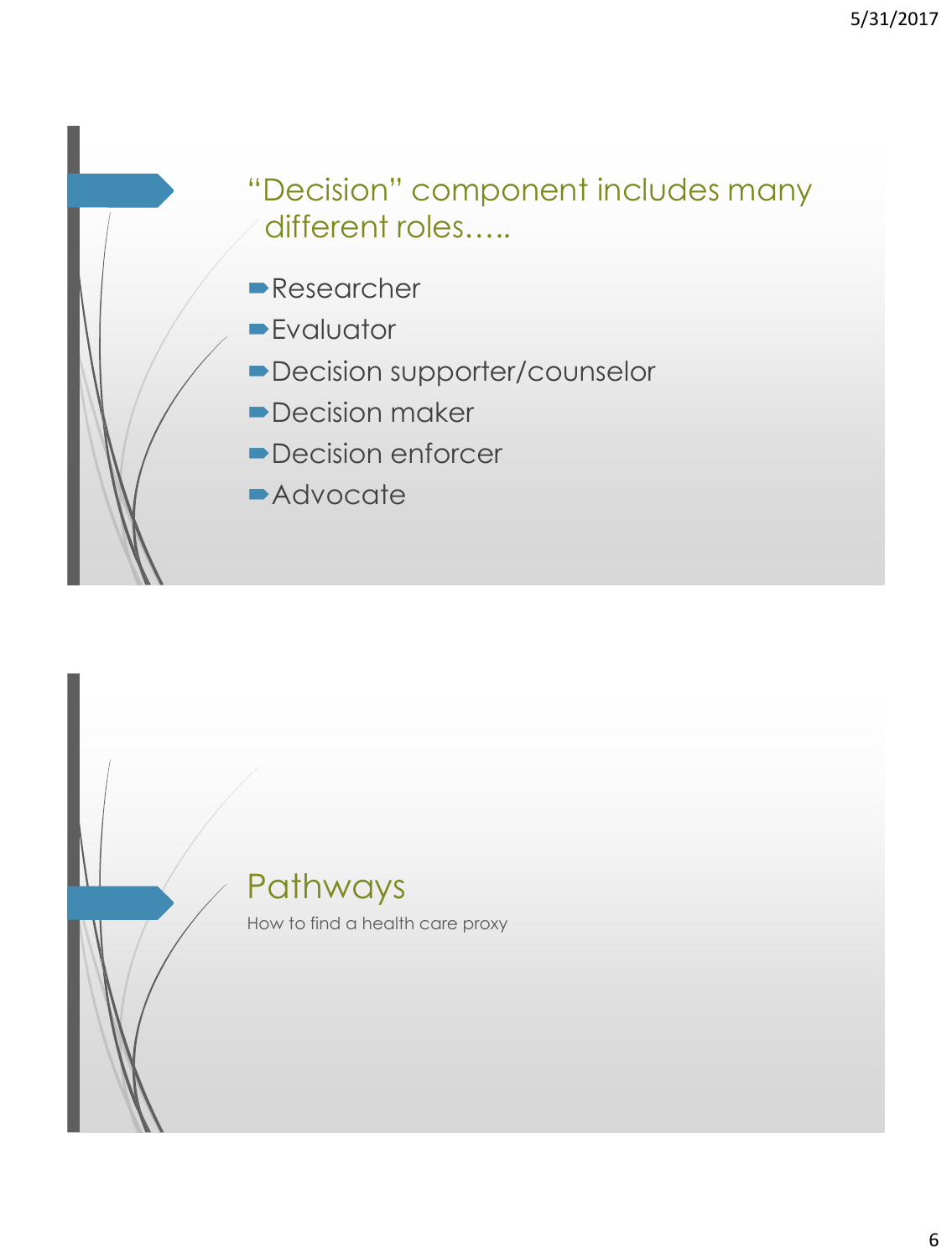| <b>Personal</b><br><b>Relationships</b>                | Constructed<br><b>Relationships</b>                                 | <b>Professional</b><br><b>Relationships</b>     | <b>Legally Directed</b><br><b>Relationships</b>                          |
|--------------------------------------------------------|---------------------------------------------------------------------|-------------------------------------------------|--------------------------------------------------------------------------|
| <b>Family members</b><br>and close<br>personal friends | <b>Relationships created</b><br>through "affinity"<br>organizations | <b>Relationships with paid</b><br>professionals | <b>Guardians and</b><br>conservators acquired<br>through a legal process |
| <b>Traditional</b><br>pathway                          | Emerging pathway                                                    | <b>Emerging pathway</b>                         | Traditional pathway for<br>"vulnerable adults"                           |

#### **Basic Pathways to a health care agent/proxy**

## Constructed Relationships

- **Emerging option, with high potential**
- Relationships are created through "affinity" groups
- Expand to include health care proxy role
- Examples: Faith based organizations, Collaborative living groups ["village" model, housing cooperatives], Meetup groups
- Volunteer organizations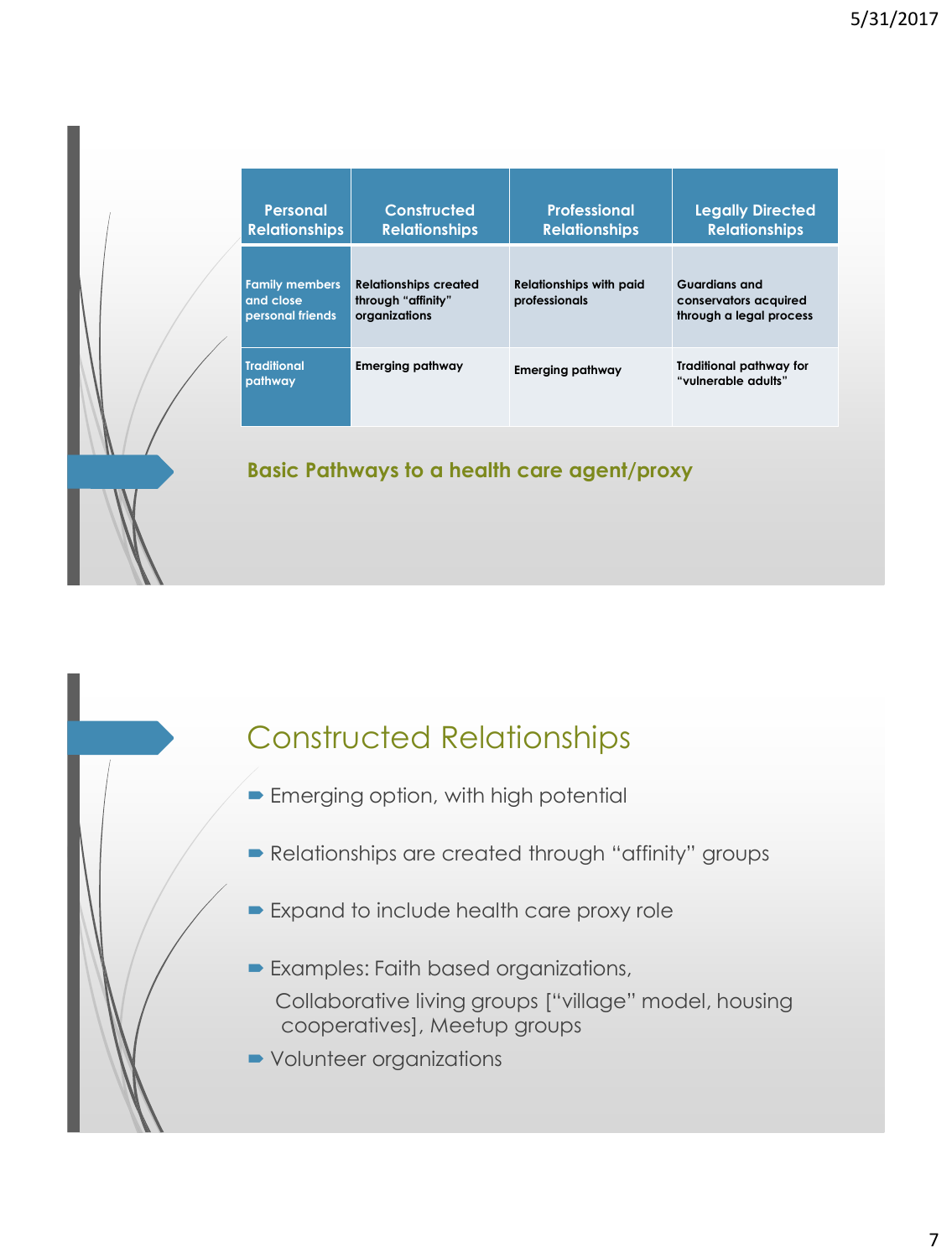# Professional Relationships

- **Emerging option with high potential**
- Create a professional "*health care fiduciary"* role
- *Health Care Fiduciary* businesses in market place
- **Professional Guardians may serve as surrogates outside** court process
- Non-profit organizations may be able to offer this service if state laws permit

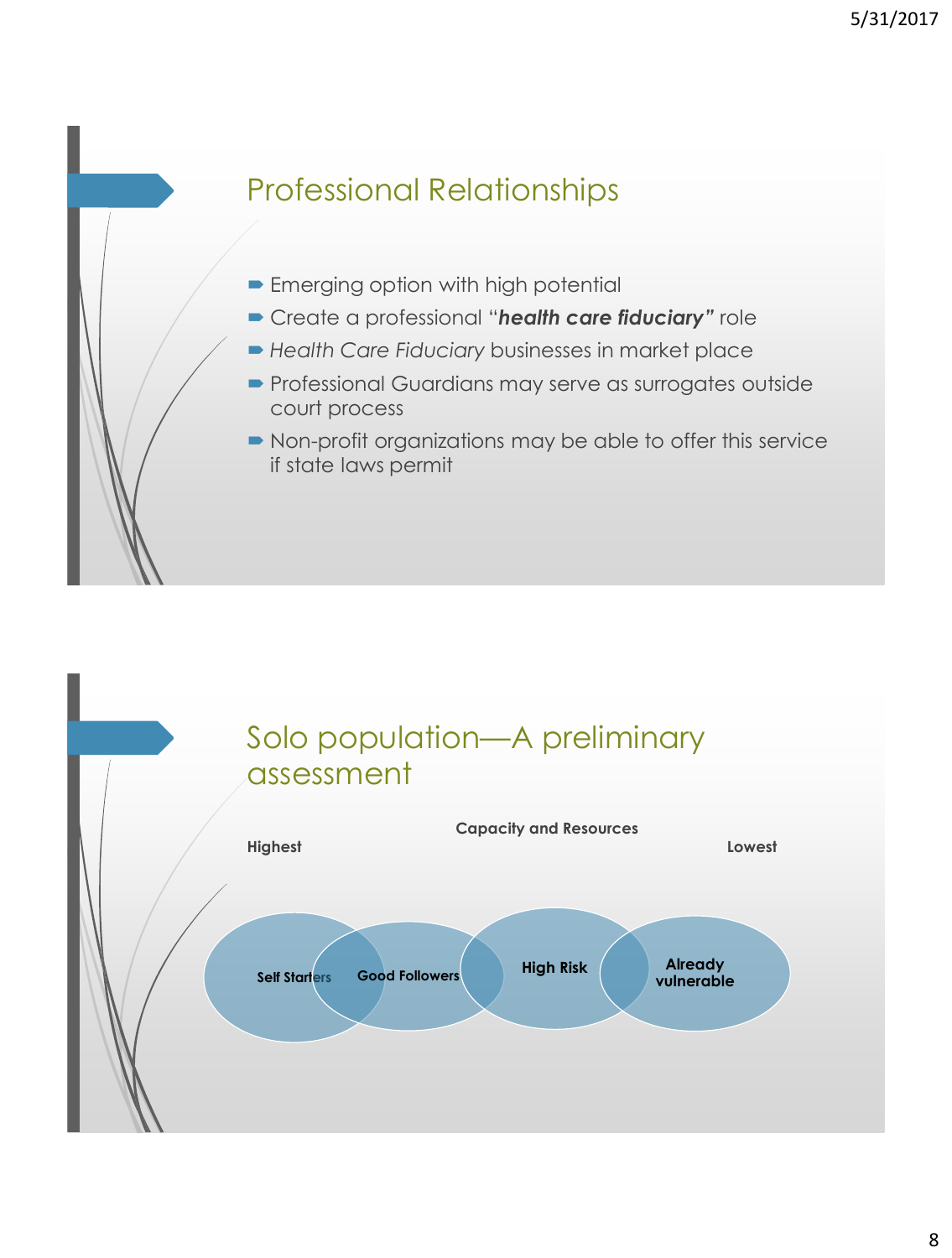# A Few of the Special Issues for Solos

- **Transportation to medical appointments**
- Escorts, assistance after treatment/procedure
- **Emergency contacts**
- How do others access important medical records?
- Monitoring of personal well being
- Knowledge of whereabouts
- Care coordination/management

#### The Backup Plan Project

- Will focus on Solos "with capacity" (people who are still able to plan for themselves
- **Solution oriented**
- Address common biases in traditional approaches to older adults:
	- --bias toward family
	- --generational bias
	- --ageism
- One year, foundational work